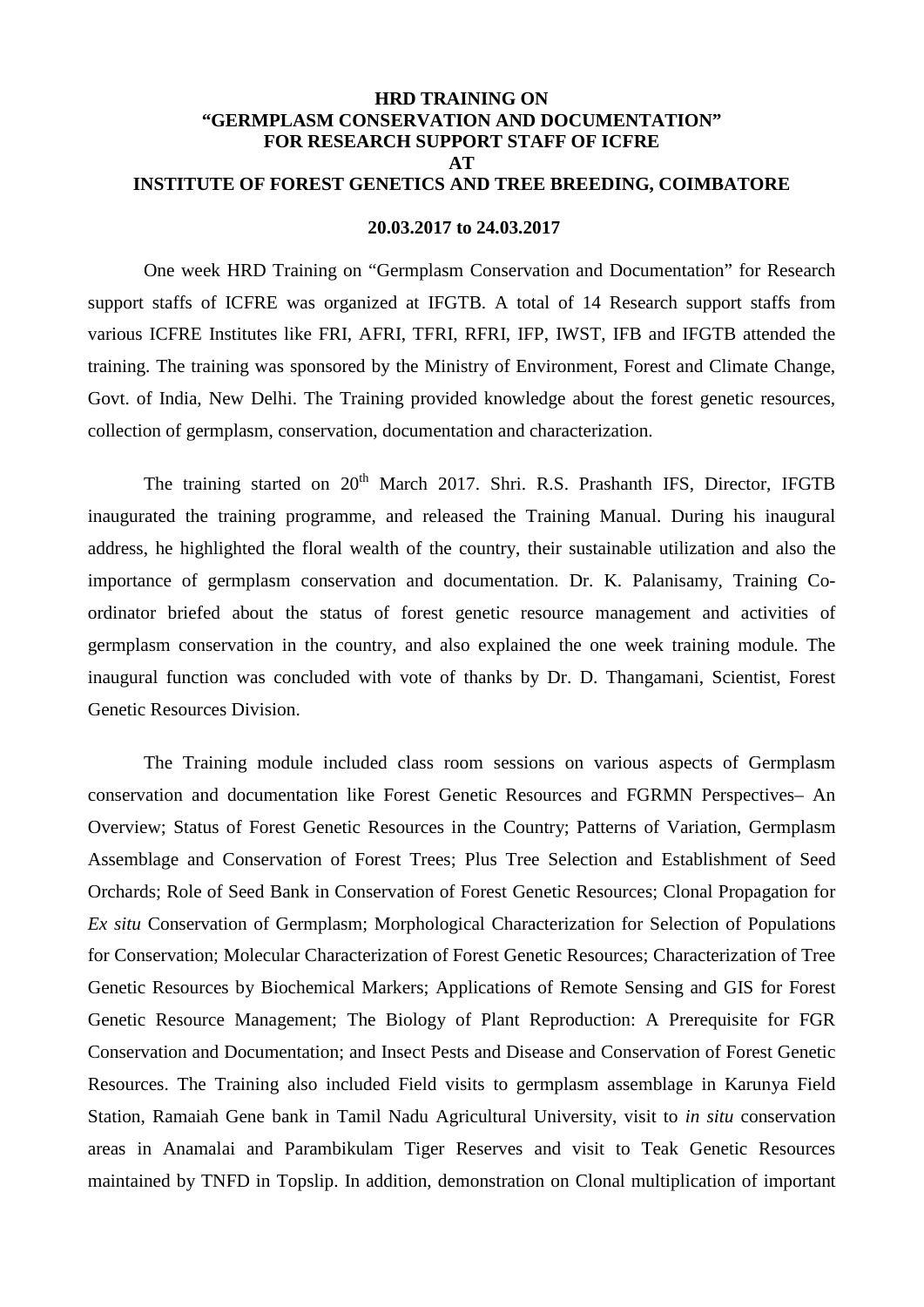tree species in the nursery, Seed processing and storage in the seed bank, biochemical analysis and Molecular characterization in the laboratories have been carried out. The training will be useful to the Research staffs to carry out FGR activities in their jurisdiction states.



**Inauguration of HRD Training on Germplasm Conservation and Documentation**



Visit to germplasm assemblage at Karunya Visit to Teak SPA, Topslip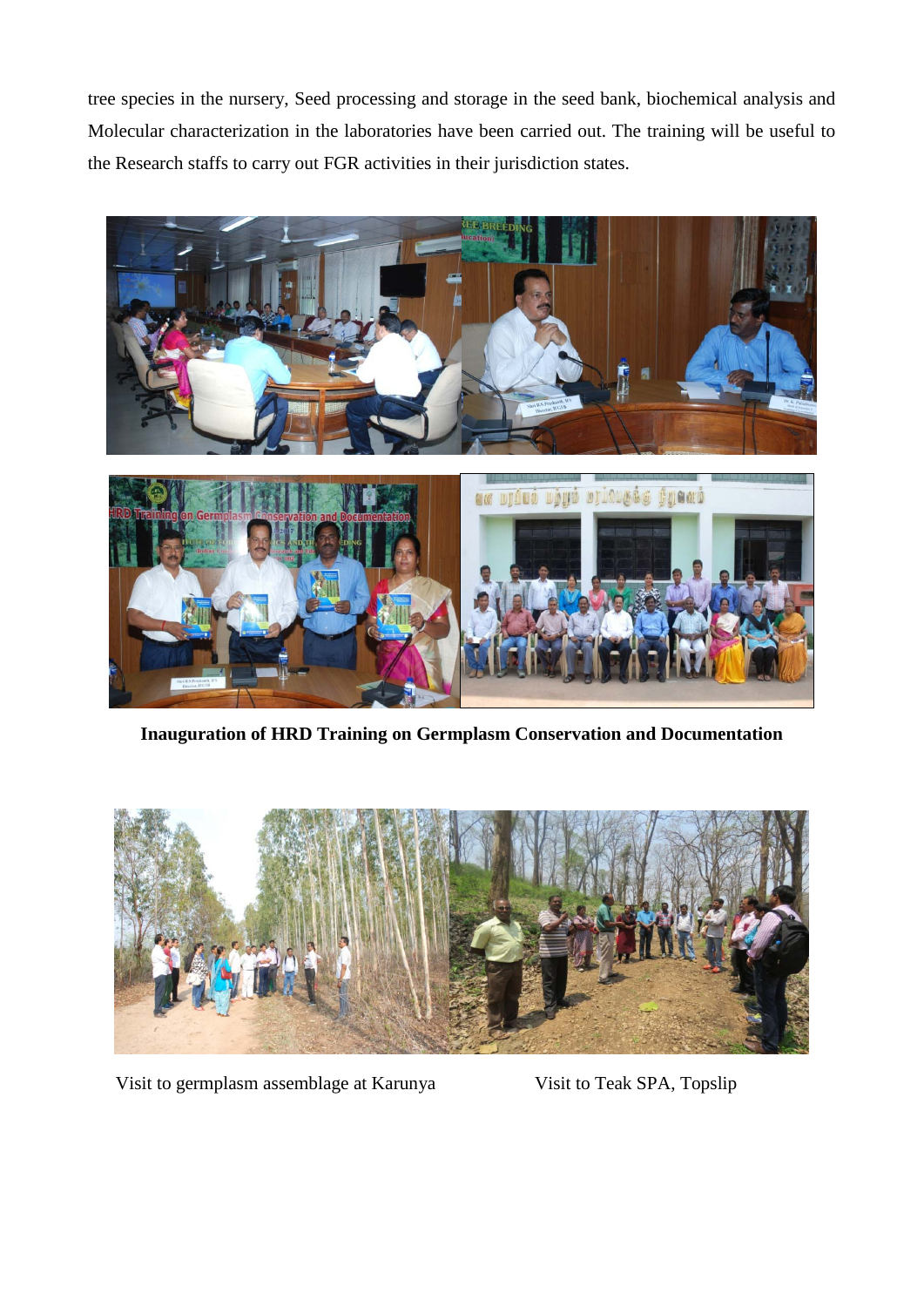

Class Room session Demo in Seed processing



Demo in FGR Nursery and Vegetative Propagation Complex



Demo in Characterization Lab Visit to Herbarium